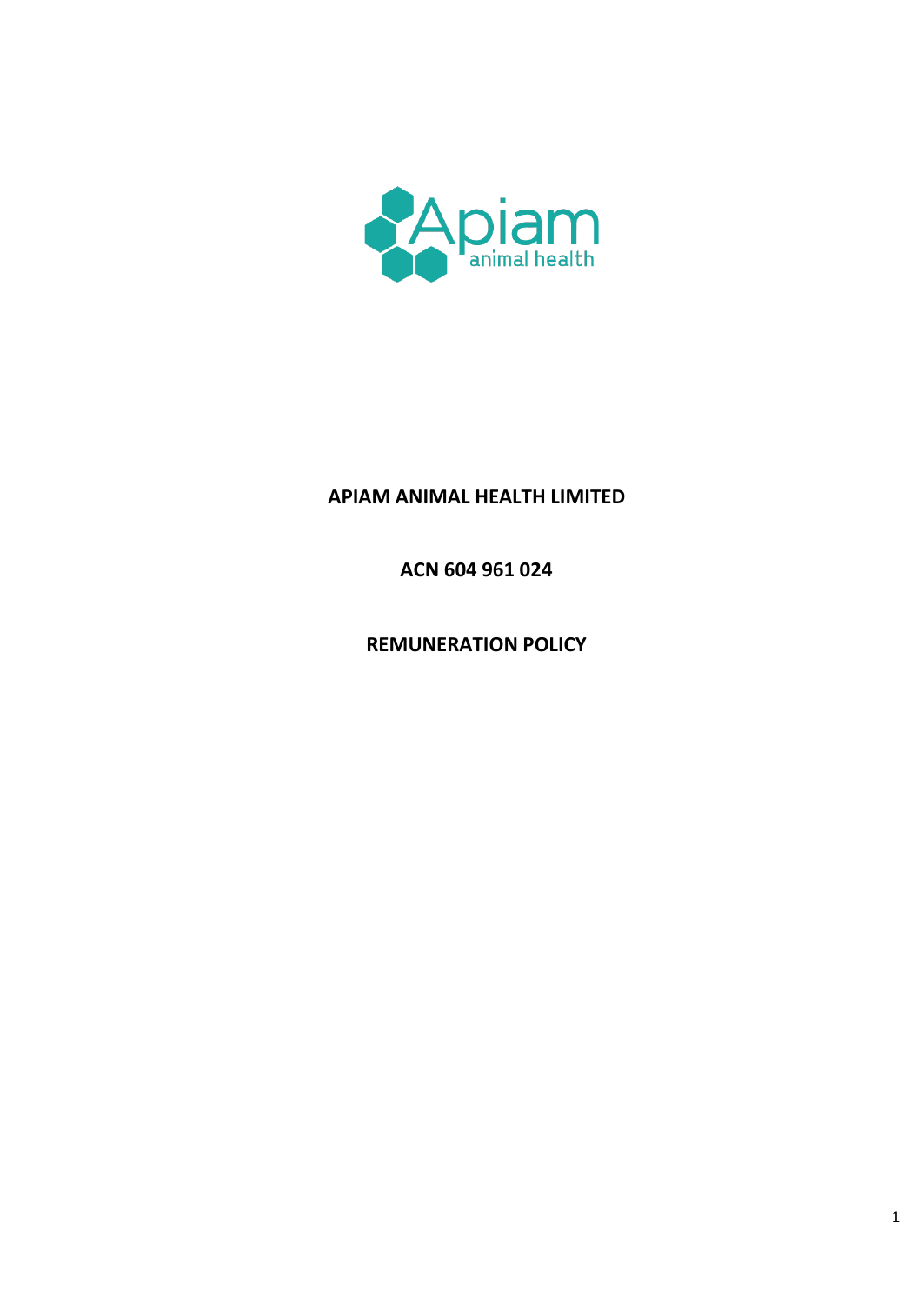#### **1. BACKGROUND**

#### **1.1 Overview**

This is the remuneration policy (**Policy**) established by the board of directors (**Board**) of Apiam Animal Health Limited ACN 604 961 024 (**Company**). The Company is committed to attracting and retaining the best people to work in the organisation, including directors and senior management.

#### **1.2 Policy Objectives**

- Ensure that the mix and balance of remuneration is appropriate to attract, motivate, reward and retain senior executives;
- Provide a fair and competitive (internal and external) fixed annual remuneration for all positions;
- Ensure that the mix of fixed and variable remuneration is appropriate and aligned with market expectations;
- Align executive rewards to shareholder value accretion by providing appropriate equity (or equivalent) incentives to selected senior executives and employees linked to longterm company performance and core values;
- Provide competitive total rewards to attract and retain appropriately skilled executives in the relevant markets that Apiam operate;
- Have a meaningful portion of remuneration at risk, dependent upon meeting predetermined, appropriate performance benchmarks for both short (annual), and longterm incentives; and
- Ensure alignment with the Company's values and diversity targets.
- Ensure compliance with all relevant legal and regulatory provisions.

## **2. SCOPE**

This policy applies to non-executive directors, executive directors and senior executives.

## **3. KEY CONCEPTS**

#### **3.1 Responsibility**

The Remuneration and Nomination Committee (the **RNC**) is responsible, amongst other things, for assisting the Board to determine the appropriate reward structure and remuneration for the executive directors and senior executives.

## **3.2 Executive Remuneration Structure**

Remuneration for the executive directors and senior executives may incorporate fixed and variable pay performance elements with both a short term and long term focus.

The remuneration framework comprises of **three** principal elements:

- a fixed component, consisting of a base salary (fixed annual remuneration, FAR);
- a performance-based variable 'at risk' component, comprising of cash or shares earned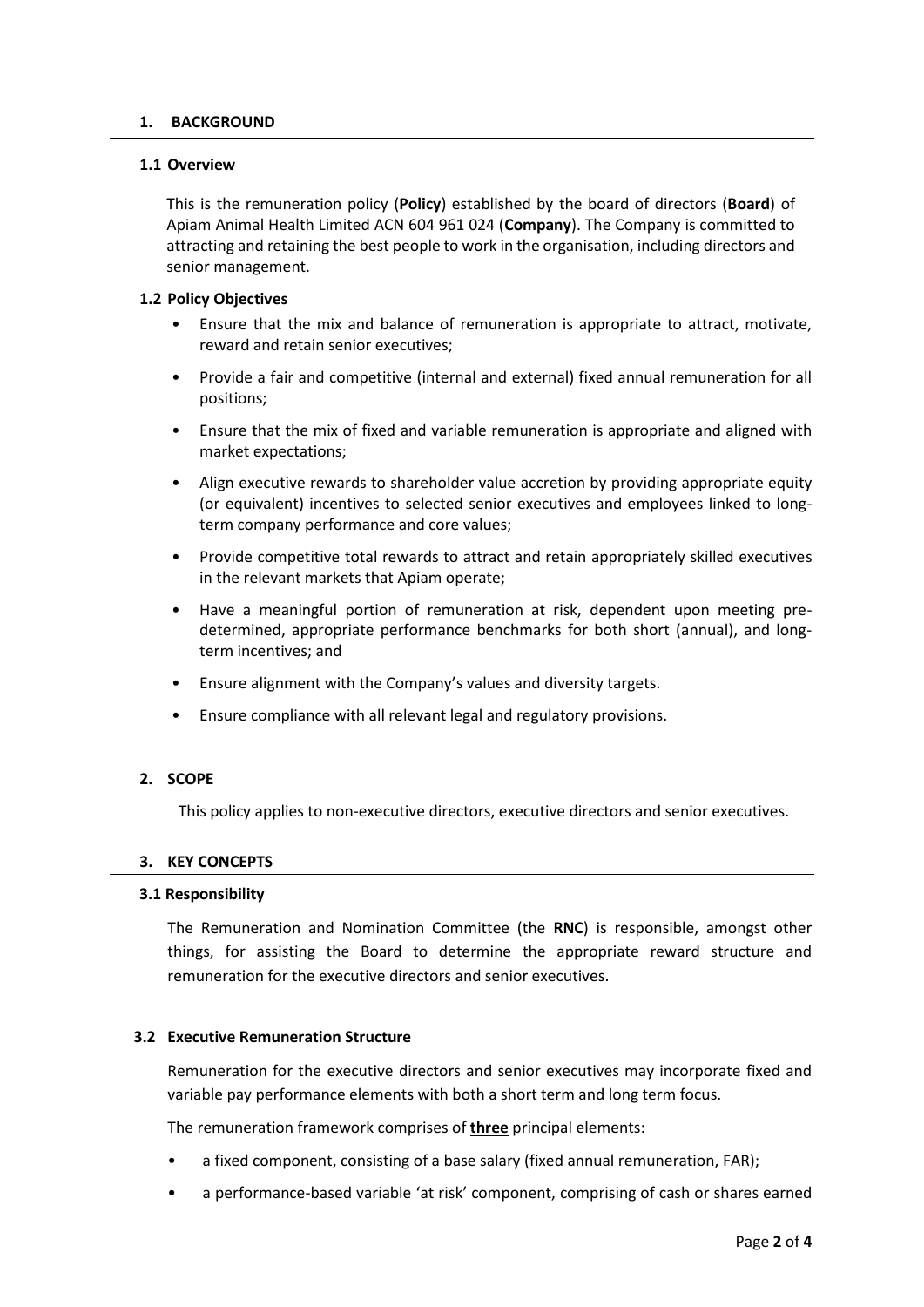annually as short-term incentives (STI);

- a performance and service based, variable 'at risk' component, comprising of cash or shares earned over three-year periods as long-term incentives (LTI);
- other benefits such as holidays, sickness benefits, superannuation payments and long service benefits;
- expense reimbursement for any expenses incurred in the course of the executive's duties; and
- termination payments any termination payments should reflect contractual and legal obligations and will not be made when an executive is removed for misconduct.

## **3.3 Fixed Annual Remuneration**

Fixed annual remuneration is reviewed annually in line with the approved budget.

To be eligible for an annual review of fixed remuneration, executive directors and senior executives must have at least six months of continuous service prior to the effective date, have received a minimum on target performance rating, not received an out of cycle remuneration increase in the previous six months and not given notice of termination or resignation.

A review of fixed annual remuneration would generally not take place outside of the annual salary review process. However, in exceptional circumstances the remuneration of the executive directors or senior executives may be reviewed to ensure retention and market competitiveness.

Fixed annual remuneration will be competitive with the external market. Apiam aims to compensate executive directors and senior executives at the market median.

## **3.4 Short Term Incentives**

Short term incentives (STI) will be utilised to reward senior executives for meeting performance criteria set by the Board at the beginning of the annual performance period.

When establishing the annual key performance indicators (KPI's), consideration will be given to targets that are aligned to the business strategy and include an appropriate mix of financial and non-financial KPI's utilising a modified Balanced Scorecard approach.

The STI payment will be made in cash and/or shares (inclusive of any superannuation components) after finalisation of the Company's audited results.

## **3.5 Long Term Incentives**

Long term incentives (LTI) will be utilised to encourage retention and to align the interests of senior executives with shareholders. LTI's also provide an incentive and reward for performance over a sustained period.

LTI's will be offered on an annual basis and will be granted following a minimum three-year service restriction and after delivery of three years' performance.